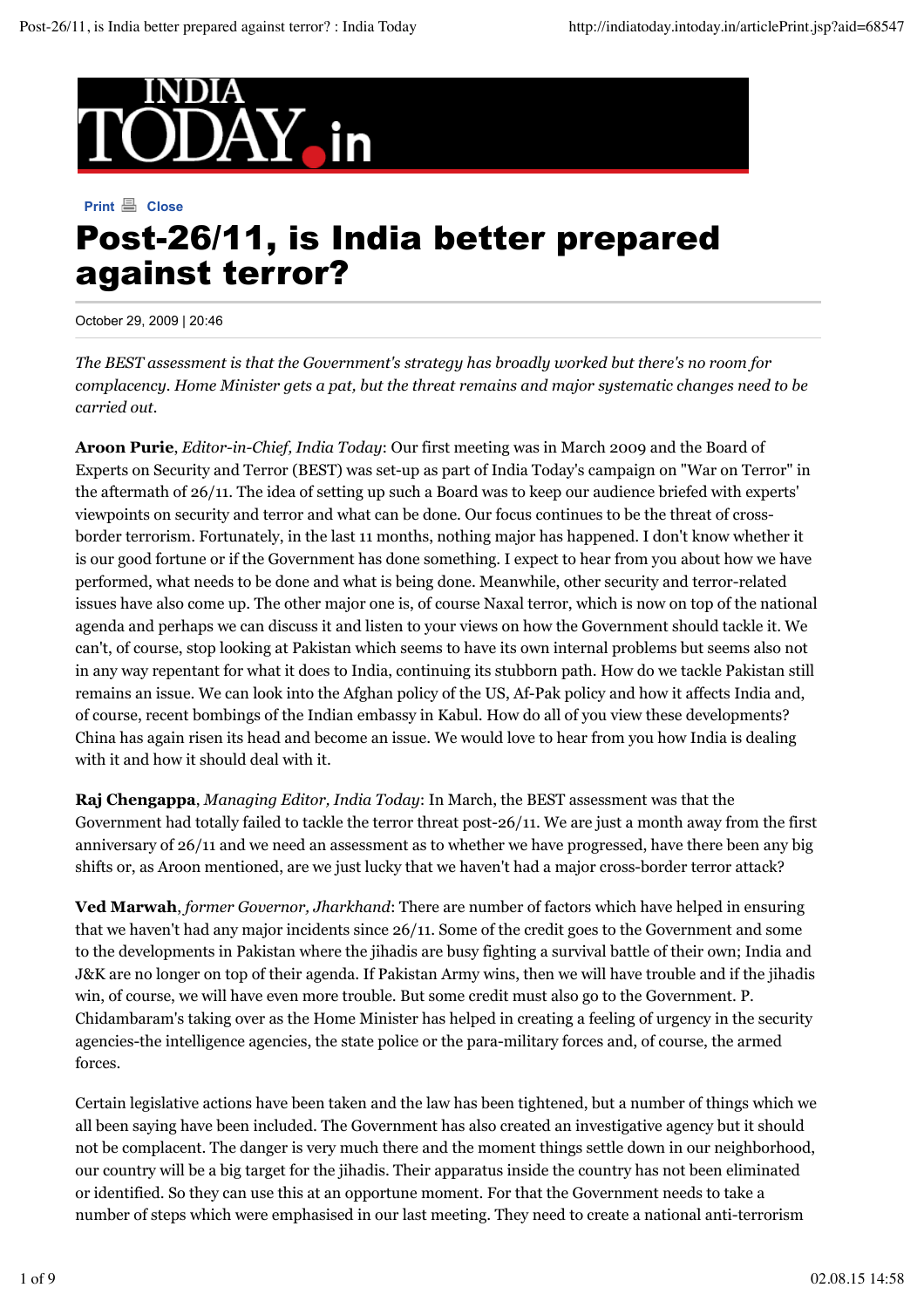agency which will not only investigate cases but also keep an eye on development inside the country, our neighborhood and everywhere else in the world. It analyses every incident that takes place, draws right conclusion and lessons and then takes steps to ensure that the standard of our preparedness is strengthened.

We need a comprehensive law which is easily understood by the investigative agencies, the prosecution agencies, the courts and instead of giving defence an opportunity to exploit the various loopholes, loopholes in law, we should have a comprehensive law and there I have come to a point that we need a broad national consensus. We need a broad consensus among all political parties. They can have a difference of opinion but on a broad framework, there should be no difference and in any case it should never be made an electoral issue. They can criticise each other, make suggestions but drawing political capital out of a terrorist incident is the last thing any political party should do.

**Lt-General Satish Nambiar**, *former Deputy Chief of the Army Staff*: Last time we started on the premise that our focus should be on prevention. I have been articulating this for quite sometime and it has been almost a year and we have not heard of any terror attack anywhere in India. So let's give some credit to the establishment. Hopefully, they are doing something. I would like to see us evolving a pre-emptive strategy, which means we must develop a capability to hit at these guys in anticipation. And I am not talking about a war-like situation. I am talking about dealing with these jihadi groups. We have to find out where they are located, their leadership, if we have not done that then there is something seriously wrong and we must develop it. I am not too sure whether we have it. If we have the capacity to effect precision attacks, then we must focus on developing it as a pre-emptive terror because we can't wait for things to happen and if we can pre-empt, it would be better.

**Chengappa:** Brahma, would you broadly agree with what they have said or you completely differ and you think that the Government hasn't moved forward?

**Brahma Chellaney**, *Professor, Strategic Studies, Centre for Policy Studies*: I agree with the earlier two speakers and I think it is remarkable that for nearly 11 months, there has been no major attack of terror. But that doesn't mean that India is less vulnerable to terror attacks. The vulnerability level remains the same but are we better prepared? Yes, we are better prepared, not institutionally but at the level of governmental response. In case there is a terror attack, we should be better prepared. If you put somebody who is professional as in-charge of a ministry, even if the person who doesn't have a background, he or she will be able to make a difference.

Ever since P. Chidambaram has come to the Home Ministry, we have seen a conscious effort to revamp India's internal security policy. He began from scratch, not knowing anything, and today he is on top. He knows exactly what is happening. Plus, he has put everybody under pressure. Every morning, he meets the heads of different agencies plus the NSA-they all report to him. Therefore, for the first time, we are having coordination at the senior-most level. The prime minister has given him a blank cheque and he doesn't interfere at all with the execution of Home Ministry policies and so you find there is a sea change in terms of management of India's internal security policy. In the last three-and-half-years, I have heard the prime minister say periodically that Naxalism is the biggest threat to India's security but there was no action. It was as if that just waving the red flag was enough.

Now we at least have an effort, if not a strategy, to deal with Naxal violence. All this is happening at a personal level. What happens if the person is no longer there-will it all slide back to where we were a year ago. We have made progress, but this progress is reversible. In terms of marks I would give the Government seven out of 10 for having ensured, whether by luck or by design, that there has been no major terror attack since last November. Given the frequency of attacks in the previous three years before 26/11, it is remarkable that in last 11 months there hasn't been a single major terror attack. It is partly because we have ensured that 26/11 is not forgotten. Even though we know at the policy-making level that Pakistan won't do anything about it, we still have adopted a policy which is to throw a dossier at them every now and then to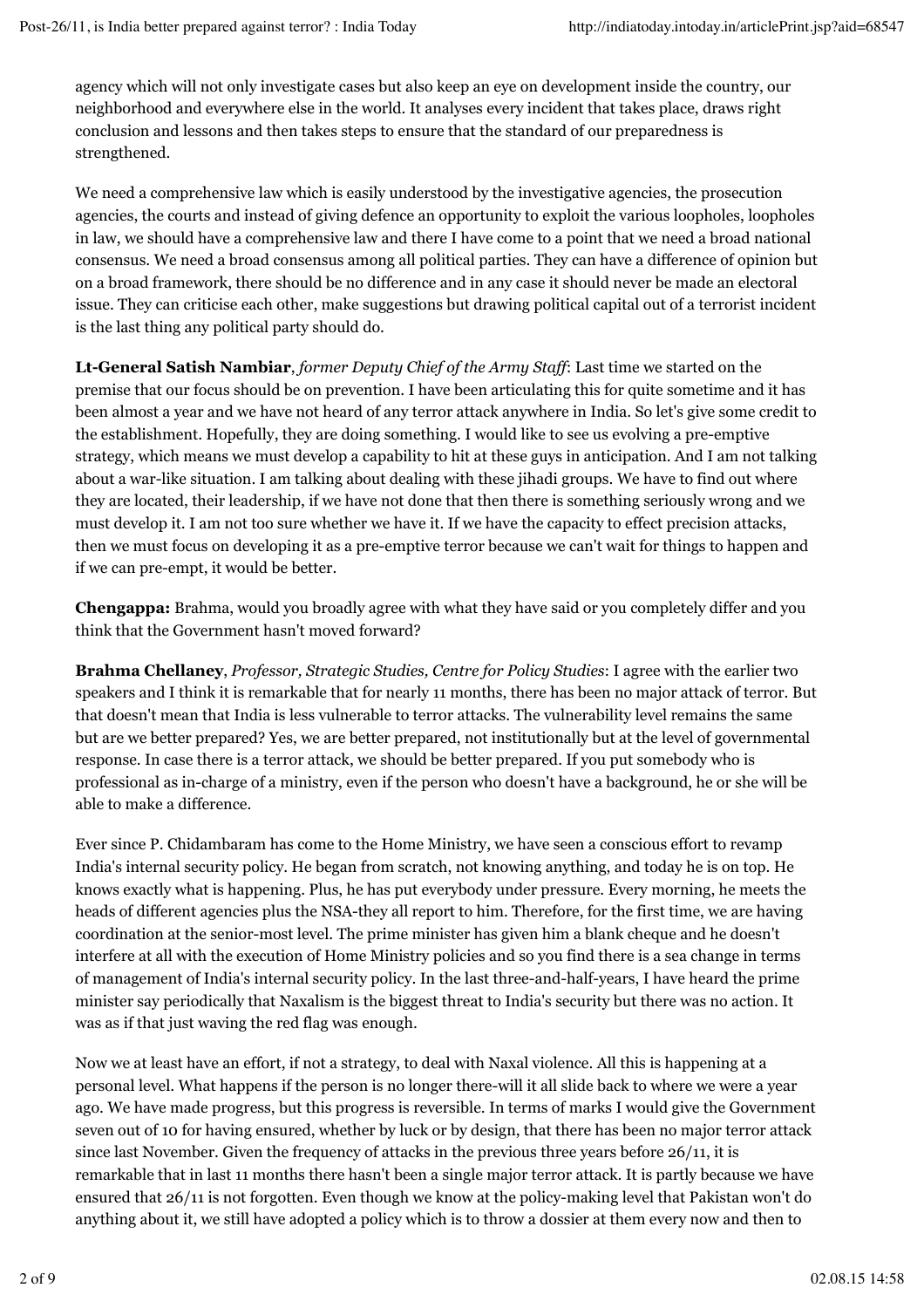keep them on the defensive.

I was quite skeptical at the beginning about preparing dossiers and handing them to the sponsors of terrorism in India but we have so far seen that these dossiers keep them off balance. They have been reminded that as long as they would not act against the masterminds of 26/11, there will be no normalisation of relations with India. That is also remarkable because this Government has not shown this kind of will to stay the course for more than few months and came close to reversing the policy decision at Sharm el-Sheikh. In a way, a message has been sent to Pakistan that the onus is on them. It is one of the key factors that we have been without any major terror attack for 11 months now.

**Chengappa:** Doval, you have been intimately part of the system. Do you agree that a minister can make a difference. Last time, you called for serious institutional changes. Have those changes happened?

**Ajit Kumar Doval**, *former Director, Intelligence Bureau:* I think, by and large I will agree with Chellaney. But now I would like to disagree with him. When you say, "is India now better prepared to tackle the terror attacks?" the terror threat has got to be seen in two umbrellas-one is Pakistan and terrorist groups as an entity, and second is the response, the Indian state's pro-active capability to prevent such incidents and also its ability to punish. Now as far as stimulant analysis is concerned, the threat level has gone down, partly due to what has happened inside Pakistan, the diplomatic pressure on Pakistan and what India has done diplomatically. It played its card in sustaining the pressure, calibrating it and not letting it be put on the backburner.

Plus, I think, Pakistan rightly or wrongly has come to some sort of an assessment that any covert action may probably make and the cost at this time would be unacceptable to them. Might be a wrong internal assessment but it appeared that they are working on it as was evident during General Mahmud Ali Durrani's recent visit and, in fact, Pakistan would not like to encourage something like this. Credit for this goes to India and partly to also to the circumstances. The more important thing might be the response. Institutional changes have not come up in a big way, except for building up an agency for investigation, it doesn't have any case right now because there are no incidents. But coming up of the investigation agency as a national agency is seen as positive, makes the investigation part of it.

Preventative capacity has been better organised and I think the biggest contribution of Mr. Chidambaram is that he has been able to put the house in order. It is not the new capacity-building that has been done but the existing capacity is now being used more optimally. In the proactive, the major things is intelligence, I think I want to going into much more detail of it but I think intelligence is performing and it has been put on such which is much more effective form than it was before. It had gone for hibernation for some time but now it is more effective, whether it is left extremism or it is terrorism or whatever as an input of policy formulation or policy redistribution. I think I will give seven out of 10.

**Chengappa:** Ambassador Parthasarathy, part of the discussion has been India's ability to put pressure on Pakistan. Do you agree with this that we have sought of move correctly and this is the reason we will had relative peace ?

**G. Parthasarathy**, *former High Commissioner to Pakistan*: India's ability to influence the real decision makers in Pakistan is limited. Your leverage with the Pakistan military is limited. There are three countries which wield a degree of clout over that military; the US, China and Saudi Arabia. Now, Saudi Arabia seems to be going along with what the Americans want. In so far the diplomatic achievement of this Government is concerned to that extent the Pakistani attempt which was for the incoming Obama administration to bring Kashmir into the entire terrorist-Afghanistan-Pakistan equation. I think our effort to thwart that was successful. It was well done, imaginatively done from what I have seen in the US.

Therefore, the focus remained Afghanistan-Pakistan. The second point is that we were able to work with this system and get provisions in the Kerry-Lugar Act, which really for the first time singled out and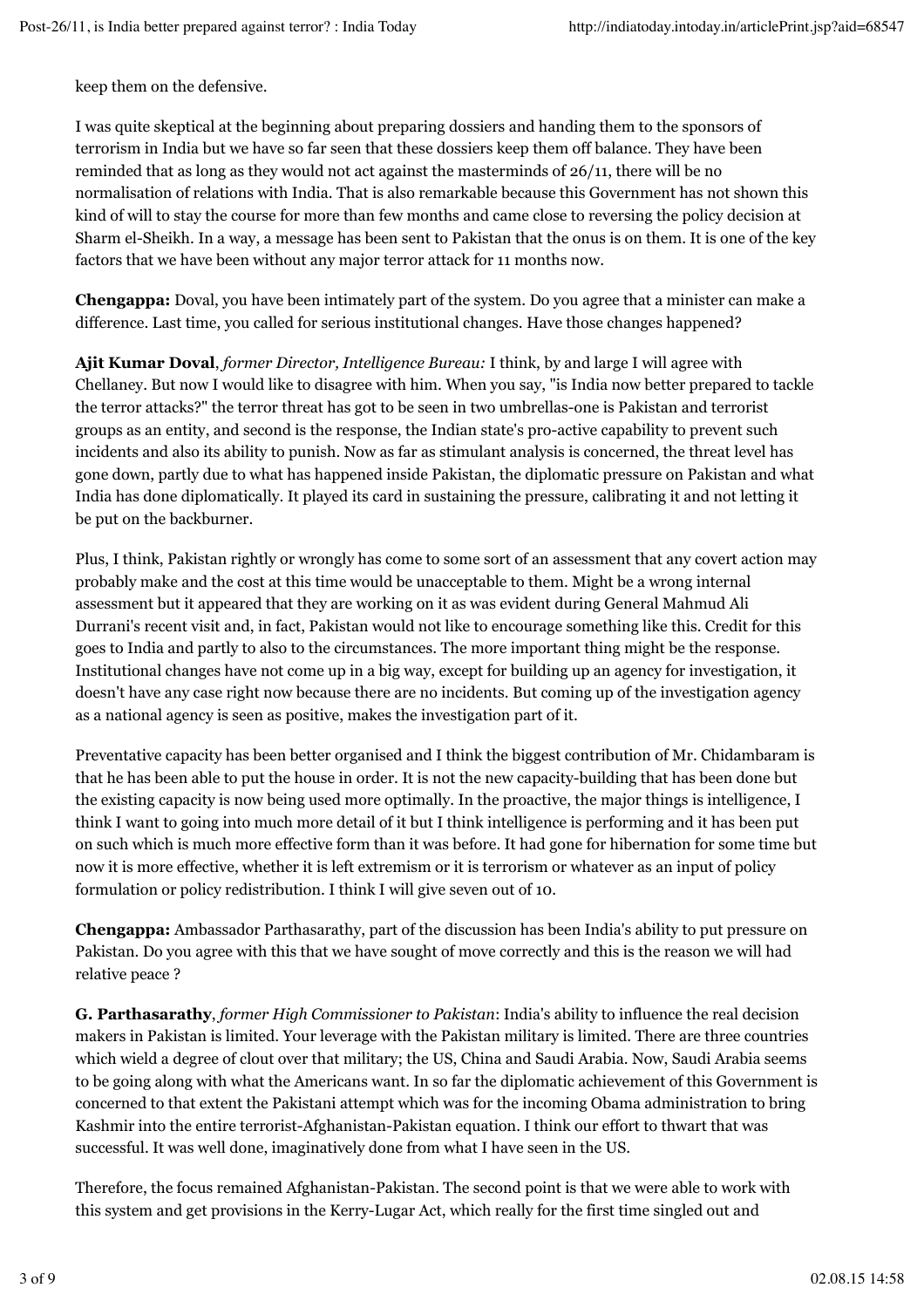conditioned aid to Pakistan to terrorism across its border with all its neighbours. This was new and this was a conscious effort. I think the embassy deserves and the ambassador deserves some credit for that. So therefore you have been able to influence one side. You also moved away the initial pressure which existed in which they were sitting on our head and talking of dialogue. I think perhaps in my view we will have to find a mechanism at least on a back channel to engage the ISI, that's my view. Whether or not as in the past to share intelligence but to spell out specifically what they should not do and what we mean by the infrastructure of terrorism. How that works out, I think it still remains to be seen.

Within Pakistan itself, I think I agree with everybody else-they have got their hands full on the western border and I think one message which has been conveyed very clearly that there may be a heavier price to pay if you repeat or try to repeat something like it. And I think that message has got through because primarily also the number of citizens from other countries were affected and the most importantly I think the Israelis has had its own impact. So there was some fortuitous circumstances also. I'm sorry to say but even though they were foreign nationals, the attack on India was a part of global jihad. This was the fallout of Mumbai which is different from the past from which certainly India derived a benefit and in fact it neutralised many of the stupid things the previous government did like weeping about Pakistan being a victim of terrorism, a joint terror mechanism and all this nonsense.

So, I think, if the Government shifts its focus with Pakistan, not to share intelligence in this nonsense which emerged in Sharm-el-Sheikh but to have a mechanism to tell the rulers in some way or the other, about the price which will be paid and about what we mean by the infrastructure of terrorism that will be useful. Pakistan, let's be very clear, we are into a very delicate situation. My own hunch is that the army is going to run into a mess in Waziristan, everybody is running into a mess in Waziristan. You have a power struggle going on between the army on the one hand and President Zardari on the other. How it plays outâ?¦ we are into an uncertain situation. We are moving into unchartered waters, if the army prevails then they will be emboldened to look eastwards. If they don't prevail they could well be emboldened to divert attention. So under no circumstances should we let down our guard because of 11 months.

And finally, I would like to pay a tribute to Mr. Chidambaram. He has changed the ambience of the Government; he has changed at the way the Government looks towards terrorism. From a stage in 2005 when the prime minister proclaimed that terrorism will not be allowed to come in the way of dialogue to what we have moved towards is I thinkâ?<sup>{</sup> I will go along with everybody else here that one individual, whether that will be institutional I don't know, and Brahma says let's make it institutional, we will have to see. In the case of China they have gone to the other direction. Immediately after Mumbai they welcomed the Chairman of the Joint Chiefs of Staff. General Tariq Majid held out all sorts of goodies to them. The Saudis have been quiet apart from that vote on Kashmir in the OIC. My grading: if it was not Sharmel-Sheikh, I would have given eight on 10. I will give seven on 10.

**Chengappa:** Air Marshal Kak, you have been dealing with the back channel or second track, whatever you like to call it. What is the sense you get with Partha? do you agree with what ambassador Parthasarathy is saying?

**Air Marshal Kapil Kak (retd.):** Let me come to the point. I think we are congratulating ourselves that nothing has happened in the 11 months in the past. Let's reverse this. Nothing has happened. As Partha said, Pakistan is so preoccupied with the west, we saw that in the wake of 9/11 dramatically from 2001 in Jammu and Kashmir terrorism reduced to virtually a trickle. From 13 a day casualties we are talking about less than one a day. These incidents have not taken place and we are not tested, we are self-congratulating ourselves. I think we are very lucky. When Chidambaram became the Home Minister, the preparedness level has certainly been heightened but we have a long way to go.

Let me tell you. If there is aerial attack, which has been feared and talked about in the media, I am afraid we are not prepared at all on the southern side where it can take place because there are no radars of any consequence there which can detect an aerial intrusion. Of course, if it happens in the north it is almost very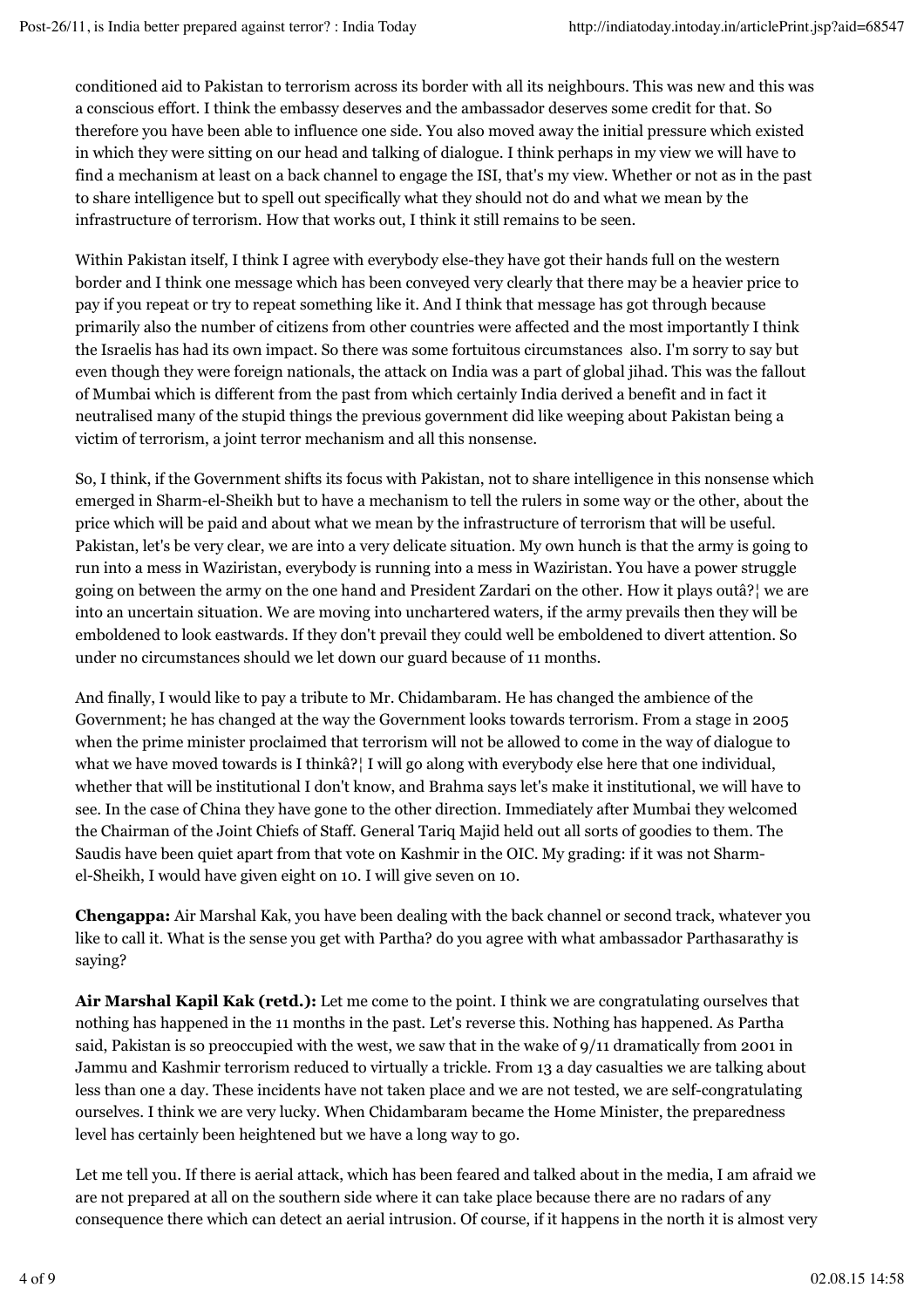safe. So that process has been let in motion. You will see a dramatic transformation in the usability to handle any air intrusion of the non-state and the state kind in about five to 10 years. An amazing modernisation type of transformation. The third point. For example, you mentioned coasts when talking to Satish Nambiar. Once again, I think the cultural part has not changed. They have made changes in modalities, in the institution, that culture of integrated response to a terror attack.

I'm afraid there has not been that transformation here as we are talking today. There is a Western Naval Command person sitting in Mumbai trying to be responsible for handling a terror strike; he doesn't have the Coast Guard. So the Coast Guard is on its own. So until and unless we get a home land security kind of template to prevent terror attacks and then manage them the way you require to manage, nothing much has happened there. Thirdly, there has been a great deal of improvement in the intelligence side. Situational awareness in managing terror now and in the next 10 or 15 years is utmost crucial for any mechanism that would come in. Last, since you asked for defense, I think it was a statesman-like act in not exercising the military option post 26/11.

We have seen the rich dividends that philosophy has paid because the question about whether we have precision attack capabilitiesâ?¦ yes we have developed that, strengthened it competently and to my mind as an outsider can deliver precisely that power where punishment will be imposed which will be fatally imposing to Pakistan. But we also need to take to the calculus the fact that Pakistan is not going to let that attack or series of attacks go uncontested. So are we prepared to get into limited war? Much rather go the Chinese way from 1978 onwards-they slugged their tail between the legs and ran down to Beijing. Keep in mind that strategic importance for India is seven to nine per cent growth rate for the next 20 years. That will address the problem of Naxalism. Grading: I would give seven out of 10.

Chengappa: I'd like to get back to Kiran. You heard the whole force that has been completely neglected. These are your foot soldiers, these are the one that could battle. Have you seen any change in that in these nine months? You had praise for the Home Minister, but on the essentials, at the city level, at the state level, has been any fundamental changes on the way we looked at our police force?

**Kiran Bedi**, *former Director General, Bureau of Police Research and Development*: No, that's exactly the area that is truly unimpressive. I don't know whether any assessment has been made. Assessment is not our habit. In fact assessments, review assessments, training impact assessments, their welfare for assessments, their human resource deployment assessment, personnel policy assessmentâ?¦ we don't have this in practice anywhere. When it comes to assessment we invest nothing and we have no objective assessments. In fact, the only assessment we do get sometimes is through television. These are the only assessments, where are civil society assessments and academic assessments? In fact, I would base this would be just experiential or biased or prejudiced but where is objective assessment? I have not come across a single objective police assessment on police performance.

Let us look at our assessment based on our readings or prior academics our exposures, our travels, our observations but where is ground assessments? I think the real intelligence, real tackle of this terror is actually by foot soldiers. I don't think that Mr. Chidambaram has reached the foot soldiers. Mr. Chidambaram has only reached the central police organisations. Mr. Chidambaram has not reached state DGPs because the state DGPs are under political clout. So where are the changes in the state DGPs? The BSF, the CRPFâ?¦ they should be a part of that meeting. Why are they not there? Because the BSF is using that information at the border, the CRPF is using it internally and the Suraksha Bal is using it. So why have they been kept out of the loop? The ITBP should be part of it and we don't if we don't trust those DGPs and don't trust sharing that information, then I don't think they are worth being there. Look the millions behind them-they have the real foot soldiers who must start becoming stakeholders. We are still ignoring them.

So unless they feel that their leader is a part of that main cabinet of security, they will never feel that they are involved. So my first dream is that he should start involving others central police organizations (CPOs). What would be truly reformative in the long-term is truly reformative down the line would be when he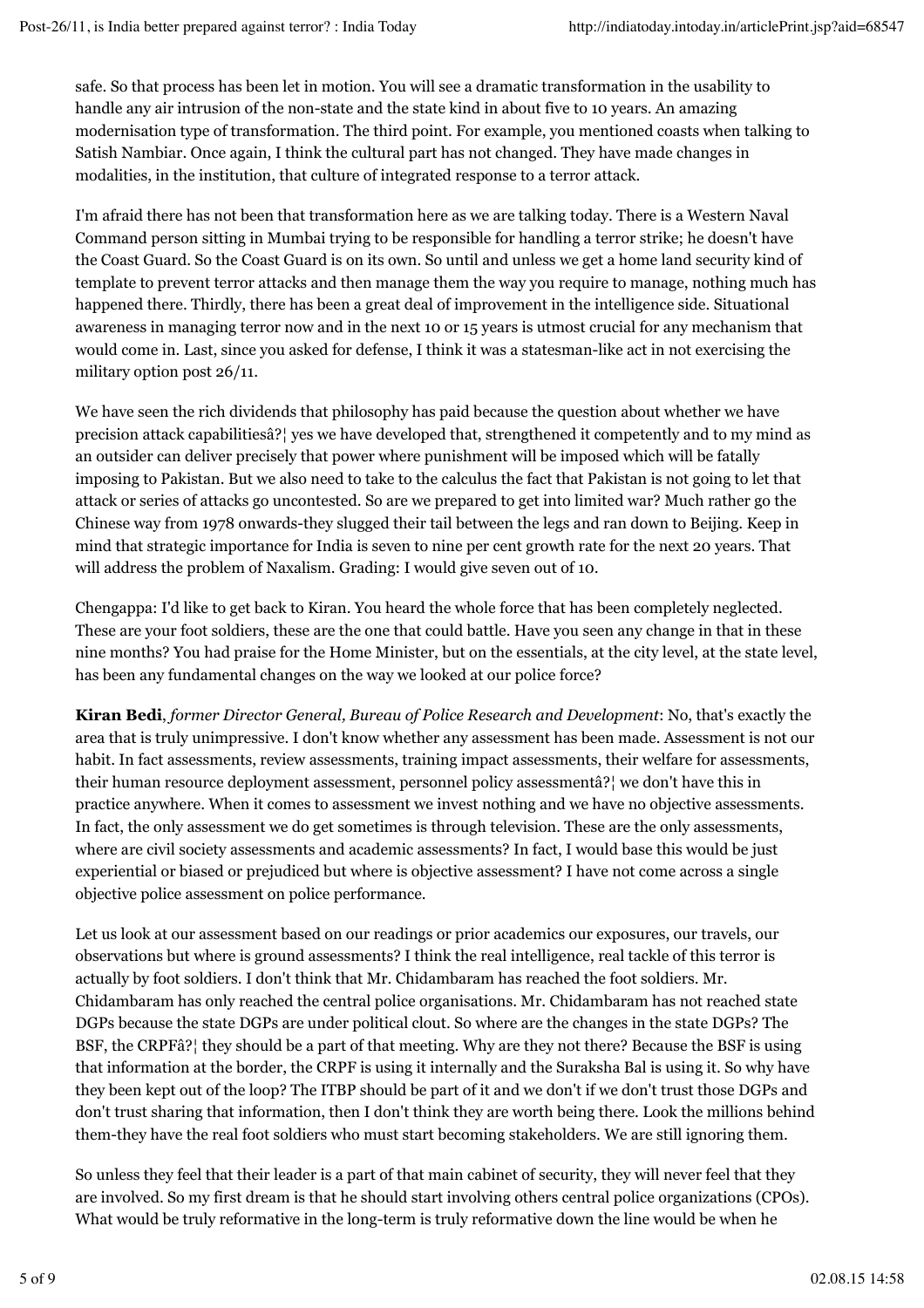involves the chief of the CPOs The Central police organisation is very under utilised, it's still reactive, it's still minimal prevention.

I run two major NGOs and whenever I hold a meeting I call my chiefs asking them to bring their second in commands. If they are on leave tomorrow the other person can immediately take over. I say I am going to trust your second in command. Is he part of that core meeting? It doesn't matter if you have 10, just let someone sit behind you because the more you disseminate and the more confidence you have in your second-rung leadership, it means that you are grooming leadership. I want to see Mr. Chidambaram grooming leadership. Is he grooming leadership? I doubt it. I don't see a grooming of leadership as a part of Indian culture. It is still minimum.

My second thing is that I don't see Mr. Chidambaram. We all have to be in a hurry when we are a good leader. We have to be impatient as great leaders. I don't see impatience; in fact, impatience should be building structure. Are home ministers and home secretaries coming together at the state level? If it is not translated at the state level then Delhi and Mumbai will not come together. Is Kolkata prepared? Is Chennai prepared? Is Pune prepared? Are these cities and states coordinating at the state level? Maybe our expectations from Mr. Chidamabaram are too high.

I remember there is a big difference in the way we are responding to this meeting than we had at the last meeting. In our last meeting there was total helplessness. Today we feeling we are on the moon but we are not satisfied with how far we have gone. I would think he needs to put his little house in order and be on top of the situation. We expect him to spread good practices, structures, systems, responses and human resource policies down the line.

Now if you say that the police is a state subject that will not be acceptable for me because he can groom leadership. I was just thinking, does he invite the DGPs when they visit the home ministry or saying you are invited to come and see me, I want to listen to you one to one. Remember I said sometime last time also who is listing whom? Is he listening? I want him to listen. I don't think our DGPs are being heard. Now I am not asking him to pass the DGP. You tell me frankly if you are prepared to tackle terror. Let the DGP without the home secretary sitting as the chief minister sitting why just say sir I am not that he could say as a home minister what do you want? What do you want indirectly from the home ministry to see that the state helps you? At the moment he is home minister for the central government but being ready to risk and send the NSG, the CRPF and the BSF may be our expectation from the home minister.

## **Chengappa:** So how do you rate the Government?

**Bedi:** Well as far as putting the system in place is concerned, it would be fine but when it comes to the home minister of India then it would probably be less. As far as the central government is concerned, I would say six out of 10.

**Chengappa:** Ajai, I am going to come to you on this because you have always been falling up with what Kiran has said. You have always talked of having this third rate police force trying to deal with the first rate problem. I am not quoting you correctly but still two things, one your organisation does monitor a lot of the terror strikes that are happening and you probably would be able to tell us the pattern and this lull that is there? Is this a real thing, is it because we made a dent or is it just because other things are happening? Two, looking at mega city policing, you know while Kiran talked at a larger of this thing, on cities because Mumbai was under threat, Delhi is ,with commonwealth games are coming up, is going to be also a prime target. Have we made a difference in that?

**Ajai Sahni**, *executive director, Centre for Conflict Studies*: Well, in general, I would tend to borrow the phrase Mr Parthasarthy used that there is a tremendous change in ambiance but ambiance is essentially something on the surface. Basically, Mrs Bedi said our expectations are perhaps too high. I would like to suggest that our standards have fallen so low that we are delighted with anybody doing anything. India is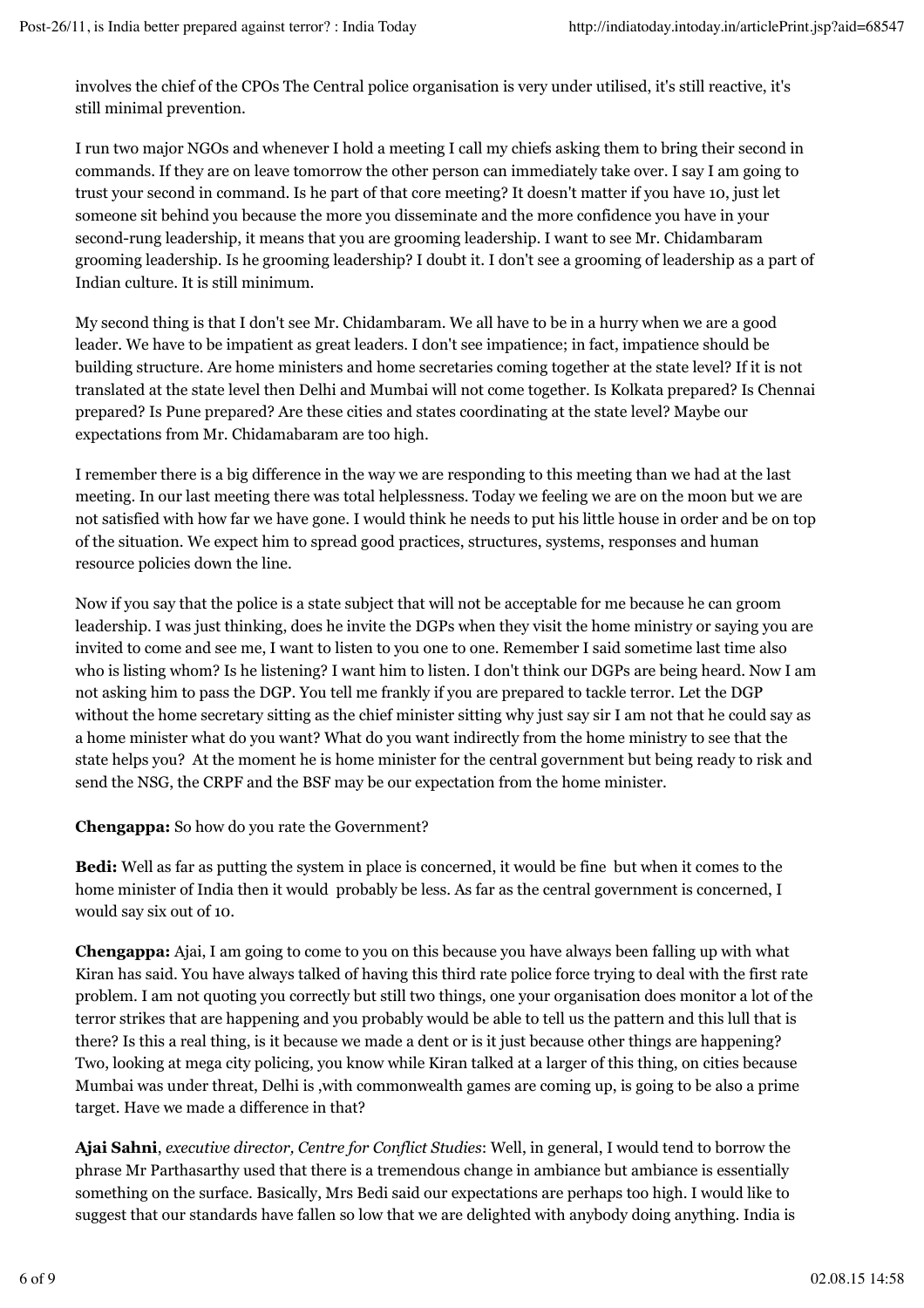the only country in the world which idolises people for doing their jobs. What has been done in terms of real capacity transformation? Yes, there has been some additional efficiency in utilisation of existing capacities. In certain very narrow sectors, intelligence is doing one of the critical one, Central agencies have also been geared up to start trying to coordinate with state agencies, I repeat, start trying to coordinate with state agencies. It's not happening as yet; the setup is still not there.

Your question is: are we better prepared? My answer is Chidambaram's answer. We are as vulnerable as we were on 26/11. He said it, I think, not more then a week ago. So I think we are getting lost in muss. It would be wonderful of course if Chidambaram became the home minister of India and not just the Home Minister of the Centre, he can't. It's not his job. If I borrow a phrase from Mr Gill-he said it recently-Chidambaram can not be the Field Marshal of India. He can't be running a police station at down at the ground. Yes, he can coordinate better, he can create a better ambiance-again to borrow from there-but he can't be running the security apparatus of this whole country. He cannot as that is not his job and it's somebody's grave error. I was no admirer of Patil but it was completely nonsensical to say that Patil must go because there has been a terrorist attack in Mumbai. Protecting Mumbai is the job of the Mumbai police in coordination with the other agencies, with the Central agencies. Is the Mumbai police better off today? They have a Force One which shares its ground with the NSG which shares its ground with a pig sty.

The NSG and the Force One have been allocated lands which have both compromised in other words they are not in free possession. One is encroached upon by a builder and the other is encroached upon by a legal jhuggi jhopri colony. Are we really serious? What we have done by in large national investigative agencies and all this nonsense, is really stuff I can throw in the face of critics and say I am doing something? A bulk of this is demonstrative. I will meet all the DGs in the country but are the DGs running a police force that can be effective? The answer is no. Orissa has an IPS cadre and this brings me to the Home Minister and the Centre, this is not an Orissa problem. An IPS cadre with his sanctioned strength of 207, it has 84 officers in place. They asked for eight officers this year, they were given four. More then four will retire this year. Who is addressing that? You talked about capacity-deficits. There are 30-40 per cent capacity-deficits in leadership at different levels in the state police forces. You can coordinate all you like; we are delighted oh! They passed a new law! Who cares? Who can implement any law in this country? You can have the harshest law in this world. You can still do nothing with 1.2 judges per one lakh population.

Police Reform! Our whole orientation! I mean the most ludicrous ideas including the Supreme Court and including the most senior police officers in this country. Let's have establishment boards, let's have accountability boards? For what? A police force can't do its job and can't do its job because it doesn't have the capacity to do its job and IB, which has been improved upon tremendously wonderful in terms of coordination, but what about in terms of capacities? How much of transformation, I think, Mr Doval would be better able to answer the question that what has been the real quantum of capacity-addition over here apart from coordination? But you can coordinate all you like, but if you got four chips on the table and you aren't adding a five, there is a just so much you can improve your performance by. There is moreover a certain critical mass below which no augmentation is going to diminish our vulnerabilities. That's our question: are we more secure? Air Marshal Kak very importantly says, five to 10 years from now, I will be able to deploy an outstanding air defence. That kind of time-frame perhaps we will be in position to say we are more secure at this juncture. See the recruitment in the police forces, see the training of police forces. Thirteen weeks of training and they are throwing boys into SOG from raw recruits.

We were on 26/11. Chidambaram gave the answer despite the fact, I keep on emphasising the distinction between the individual and the institution which I think was also something Mr Marwah pointed out, he is doing a good job but it is not his job to protect India. It can't be his exclusive job. The rest of the system is still in dysfunction and it is the capacity deficits, the accumulative capacity deficits are so great and the rate of redressal of these deficits is so slow, there it will be overtaken by the challenges when they come. You can celebrate 11 months without an incident but believe me that has virtually nothing to do with any response we have put in place. As I said before, the critical mass is simply not there to have altered the quantum of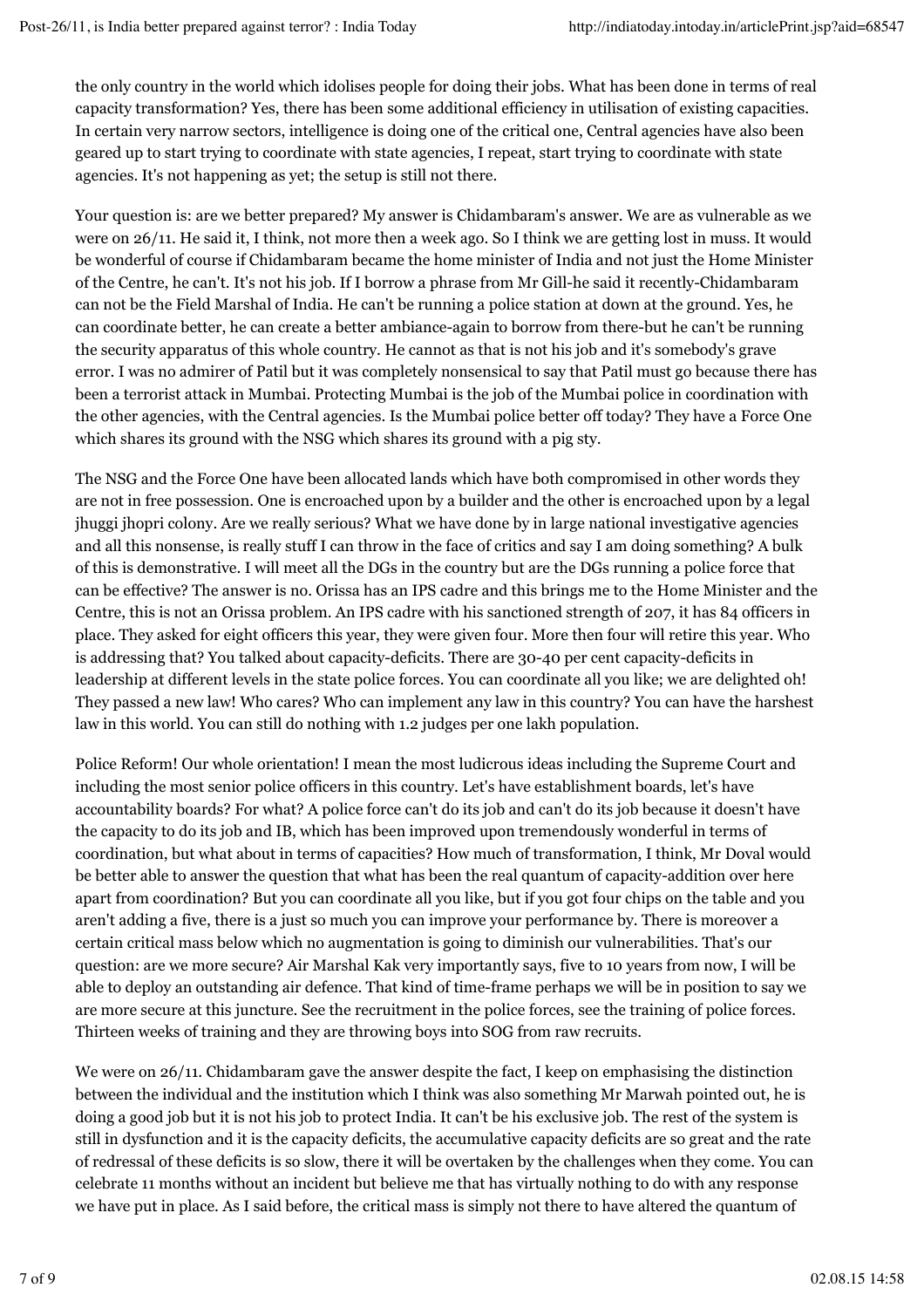threat we are confronted with. We are just as vulnerable today as we were before. It is a different matter that a number of groups have been picked up but go through the record, we were picking up more Islamist terrorist cells three-four years ago than we are today and that was because of an individual officer in a particular place, end of matter. He goes. You can see the record, it has completely changed. The capacities are where they was an individual officer and an individual home minister will make little difference in the ambiance and make us very happy with how things are going but when the bombs go off again, we will be precisely where we were and our responses will be roughly precisely as good or bad as they were last time around.

The rating, as I said twice last time, I will say thrice this time, I will give one point for what Chidambaram has done. And one last thing, Mrs Bedi also made this point, this is a state problem. It's not something that in our system can be handled. Counter-terrorism and counter-insurgency are always as we have said this again and again. There are small commander wars, you need the most decentralised capacity. No one can run the operation sitting in Delhi. Home minister, secretary homeland security, forget all this nonsense about homeland security. First of all we can't put in the kind of resources America has put in. Second, where the hell was homeland security when Katrina came, that was also a disaster relief organisation, so where were they? That's not India. They have got an ocean between them in there with their closest enemies. They have got to strip-search every Muslim who comes in or every brown man who comes in and they are secure. Don't look at America for your models. They are all wrong.

**Chengappa:** General Datta, taking off from this point, you have from national disaster, you have been looking some of these issues. You also last time talked about NSG. Mr Chidambaram has done a few things. Your overall quick assessment.

**V.K. Datta**, *former DDG MO (Special Operations)*: Let's not be taken into a lull by nothing happening since 26/11 till now. If nothing has happened, we are lucky and the luck is due to circumstances which Pakistan is facing right now. But the demon has not gone away, only the attentions are diverted. While this was happening, infiltration in J&K was not soft, certain activity is still going on where they are keeping the thing on the boil. What we must examine is that after 26/11, the types of evidence we had, it was first time maybe that we were able to actually prove to the international community, by the virtue of the other national getting hit in Mumbai, that Pakistan is a rogue nation and the combined cumulative pressure of that particular episode of the evidence which were able to produce throwing a dossier on an off to Pakistan has put them on a guard to some extend. It is not LeT or a Hizbul Mujahideen which were attacking. We keep on saying that it is LeT and why that guy is not being hanged. Absolutely not, if the Pakistan Army and the ISI has put somebody in place, they are not going to hang him, irrespective of the fact whichever Government is there. Now the situation is that, by the virtue of the Taliban, activity by the Americans in Afghanistan and the NATO forces, ISAF, they were not being able to control the Taliban on the border between Pakistan and Afghanistan and they needed the Pakistan Army to intervene.

The Pakistan Army was very reluctant and they always try to create a bogie that there is an Indian threat on the eastern border. The Americans has to assure them that India will do nothing wrong to you if you move your forces to the western border and that is an understanding which I personally feel the Americans gave to Pakistan that you please move your forces, your reserves to Waziristan and Swat Valley to combat the Taliban. So that is where at the moment the Pakistan army is concentrating by the force of the Americans to concentrate there but the moment they are over with that depending on what happens finally in Waziristan and Swat Valley. Whether the Americans and Pakistani combine with the NATO or are able to beat the Taliban and bring peace to Afghanistan is a question mark; time will tell. The longer you drag the more questions mark will come in to the entire operations of the NATO and the American forces in Afghanistan. You cannot keep on prolonging an operation without a resolve or an answer. Now, as far as we and Pakistan are concerned, it's a different ball game. It said it is just an interlude; it is going to come back to square one. We are going to face terrorism as long as the Kashmir problem remains whether it is resolved mutually or it is resolved by international pressure. Till the time it is resolved, you are going to continue facing Pakistan